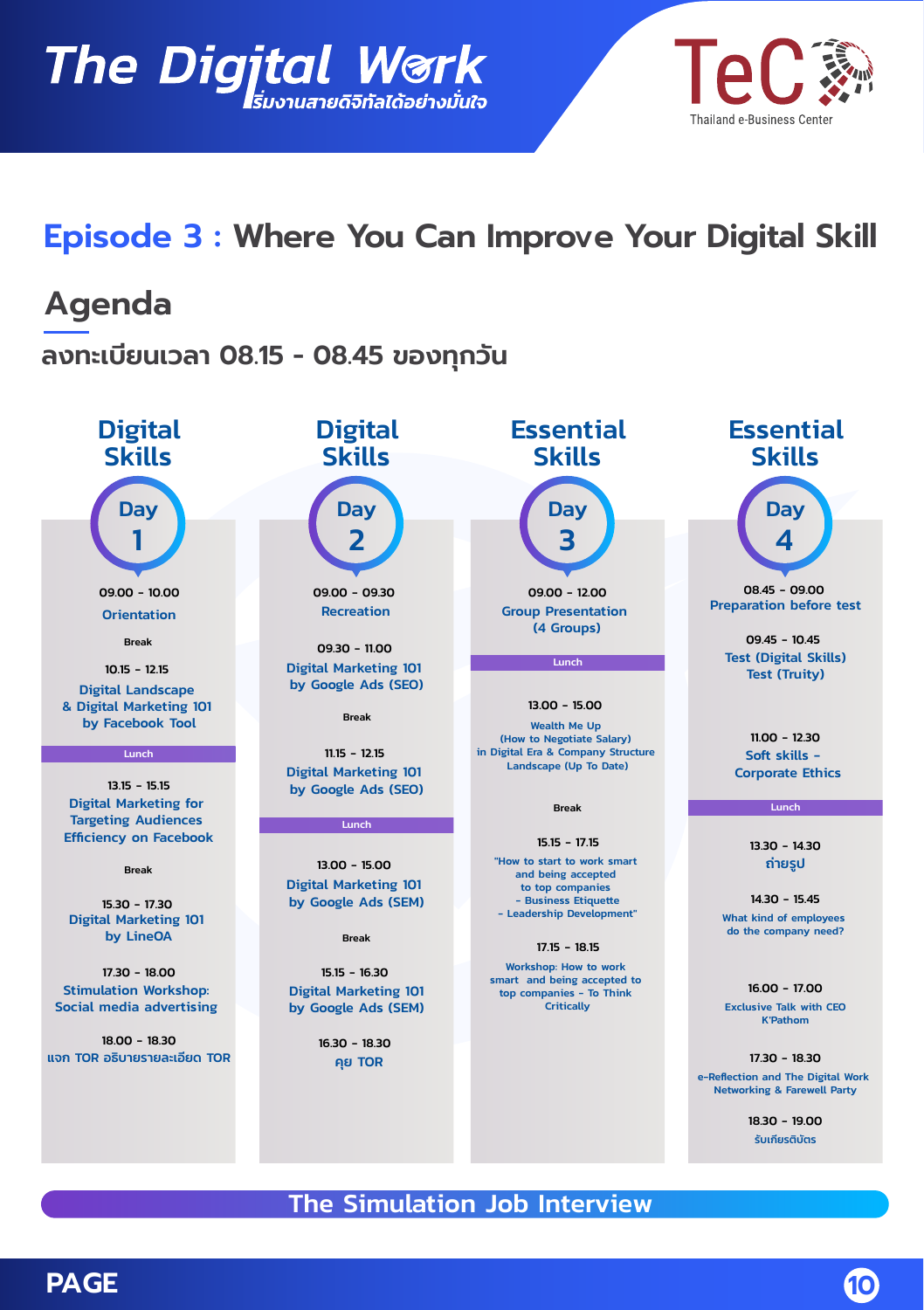# The Digjtal Work



# Episode 3 : Where You Can Improve Your Digital Skill

# Full Agenda

## ิลงทะเบียนเวลา 08.15 - 08.45 ของทุกวัน

## DAY 1 DIGITAL SKILLS

#### $\blacktriangleright$  Orientation

๏ ภาพรวมของโครงการ พร้อมแนะนำวิธีปฏิบัติ Digital Guideline ู<br>แพื่อให้ผู้เข้าร่วมสามารถเก็บเกี่ยวประโยชน์และประสบการณ์จาก ์<br>โครงการได้อย่างเต็มที่

#### Digital Landscape & Digital Marketing 101  $\overline{\mathscr{L}}$ by Facebook Tool

- ๏ การตลาดออนไลน์ที่ถกต้องในโลกดิจิทัลคืออะไร
- ๏ เข้าใจภาพรวมของ Digital Marketing และสายงานด้านดิจิทัล
- ๏ เตรียมพร้อมสู่การเป็นน<sup>ั</sup>ทการตลาดดิจิทัล
- ๏ การตลาด คือ "ความเข้าใจ"."การค้นหา" และ "การสื่อสาร"
- ɏǩǏˠˑ ljDžˠDŽǣǥǑ˯ǎ%ęčęŰÒĭĪęĭĭǪǏƮDŽ˒ǑǛ%ęčęŰÒĭeÒşĪúŰęĸčǰǯǰ by Facebook Post
- ๑ เรียบรัเครื่องมือ คำศัพท์ และฝึกทำการตลาดโดยใช้ FB Post ได้อย่างมืออาชีพ
- ๑ เคล็ดไม่ลับ เทคนิคการโพสต์ ตั้งค่าเนื้องต้นและการโพสอย่างไรให้ปัง

#### Digital Marketing for targeting audiences efficiency on Facebook

- ๏ การทำโฆษณา Facebook Ad เพื่อเข้าถึงหัวใจของ การทำโฆษณาให้ตรงเป้าหมาย
- ๏ เข้าใจกลุ่มเป้าหมาย เจาะลึกถึงรายละเอียดของแต่ละกลุ่มได้ ยก Case studies เพื่อลงมือทำจริง
- ๏ การวิเคราะห์ข้อมลเชิงลึกในการทำโฆษณา
- ๏ เรียนรู้วัดผลโฆษณา และปรับปรุงให้โฆษณาดีขึ้นกว่าเดิมได้อย่างไร
- ๏ เข้าส่การวางแผนแคมเปญดิจิทัลอย่างไรให้ตอบโจทย์ธรกิจ
- ๏ Creative optimization ทำโฆษณาอย่างไรให้เกิดประสิทธิภาพ ้ สูงสุดอย่างสร้างสรรค์ สำหรับ Enterpreneur, Start-up, SMEs, Corporates & Enterprises

#### Digital Marketing 101 by LineOA

- ๏ เริมต้นสร้างบัญชี LINE OA รู้จัก เข้าใจ และสร้างความคุ้นเคย ้ กับเครื่องมือพื้นฐาน
- ๏ เรียนรู้กลยุทธ์ดึงกลุ่มคนผู้สนใจให้ Add friend เป็น Followers ทั้งจาก Offline และ Online
- ๏ การส่งข้อความต้อนรับอย่างไรให้ลกค้าประทับใจด้วย Greeting Message Rich Menu
- ๏ สร้างเมนอย่างไรให้ลกค้ารัจักกับแบรนด์มากขึ้นกระต้นการซื้อของลกค้า ด้วยฟีเจอร์ Coupon
- กลยุทธ์ Engagement Content สร้างคอนเทนต์ต่าง ๆ ้เพื่อสร้างปภิสัมพันธ์กับลกค้า
- ๏ กลยทธ์การใช้ Promotion เพื่อจงใจให้ผัติดตามตัดสินใจซื้อสินค้าของคณ
- $\bullet$  กลยทร์การเขียน Sales Copy ให้กระต้นความต้องการซื้อของผัติดตาม
- ๏ โปรโมทสินค้า หรือส่งสารไปยังลกค้าด้วย Rich Content ทำให้ดี ให้โดน

## DAY 1 DIGITAL SKILLS

#### $\blacktriangleright$  Stimulation Workshop: Social media advertising

- ๏ Workshop เพื่อทดลองลงมือทำจริง ใช้เครื่องมือที่ได้เรียนรู้มาสร้างสรรค์ แคมเปญที่ทรงพลัง และตอบโจทย์ในโลกธุรกิจ โดยมีผู้เชี่ยวซาญให้คำแนะนำ และตอบข้อสงสัยอย่างใกล้ชิด ซึ่งจะทำให้คุณสามารถเป็น Digital Marketers ได้จริงในโลกแห่งการทำงานสามารถนำไปประยกต์ใช้ใน ้ การทำงานองค์กรขนาดใหญ่ ขนาดกลาง ขนาดเล็ก หรือกระทั่ง Start-up ของตัวคุณเองได้
- $\bullet$  แจก TOR อธิบายรายละเอียด TOR

## DAY 2 DIGITAL SKILLS

- $\blacktriangleright$  Digital Marketing 101 by Google Ads (SEO)
- ๏ ทำไมถึงต้องทำโฆษณา Google?
- $\bullet$  โฆษณา Google สามารถช่วยธุรกิจของคุณให้เติ<u>บโตได้อย่างไร?</u>
- ๏ ข้อดีของการทำโฆษณา Google (ที่คุณจะไม่เห็นจากโฆษณาในแบบอื่นๆ)
- <u>๏ sปแบบต่างๆ ขอ</u>งโฆษณา Google
- ๏ โฆษณาแบบการค้นหา (Google Search Ads) ทำงานอย่างไร?
- ๏ วิธีการจัดอันดับของโฆษณาที่ Google ใช้ (Ad Rank)
- ๏ ความสำคัญของคะแนนคุณภาพ (Quality Score)
- $\blacktriangleright$  Digital Marketing 101 by Google Ads (SEO)
- ๏ เจาะลึกโครงสร้างของบัญชีโฆษณา Google Ads (Account Structure)
- ๏ การสร้างแคมเปญ Google Ads แบบถูกวิธี (Campaigns)
- ๏ การจัดกลุ่มโฆษณา (Ad Groups) ให้เป็นระเบียบ
- ๏ การเขียนข้อความโฆษณา (Text Ads) ให้คนสนใจและกลายมา ้แป็นลกค้าของคณ
- ๏ ส่วนขยายโฆษณา (Ad Extensions) ที่จะทำให้มีคนคลิกมากขึ้น และมี Quality Score ดีขึ้น
- ๏ สร้างโฆษณาแบบใหม่ "Responsive Search Ads" ในยุค AI (จะ)ครองเมือง
- $\blacktriangleright$  Digital Marketing 101 by Google Ads (SEM)
- ๏ ความสำคัณของคีย์เวิร์ด (Kevwords)
- ๏ ทำความรู้จักกับ Search Intent (ทำไม<u>คนถึงค้นหา?)</u>
- $\bullet$  Keyword Match Types คืออะไร?
- $\bullet$  เพิ่มประสิทธิภาพโฆษณาของคณด้วย
- "คีย์เวิร์ดเชิงลบ (Negative Keywords)"" · Search Terms ต่างกับ Search Keywords ยังไง?

#### $\blacktriangleright$  Digital Marketing 101 by Google Ads (SEM)

- วัดผล วิเคราะห์ และปรับปรง (Analyze and Optimize)
- ๏ เป้าหมายในการทำโฆษณาของคุณคืออะไร?
- ๏ ปรับปรุงโฆษณาของคุณให้ดียิ่งขึ้นด้วย Recommendations